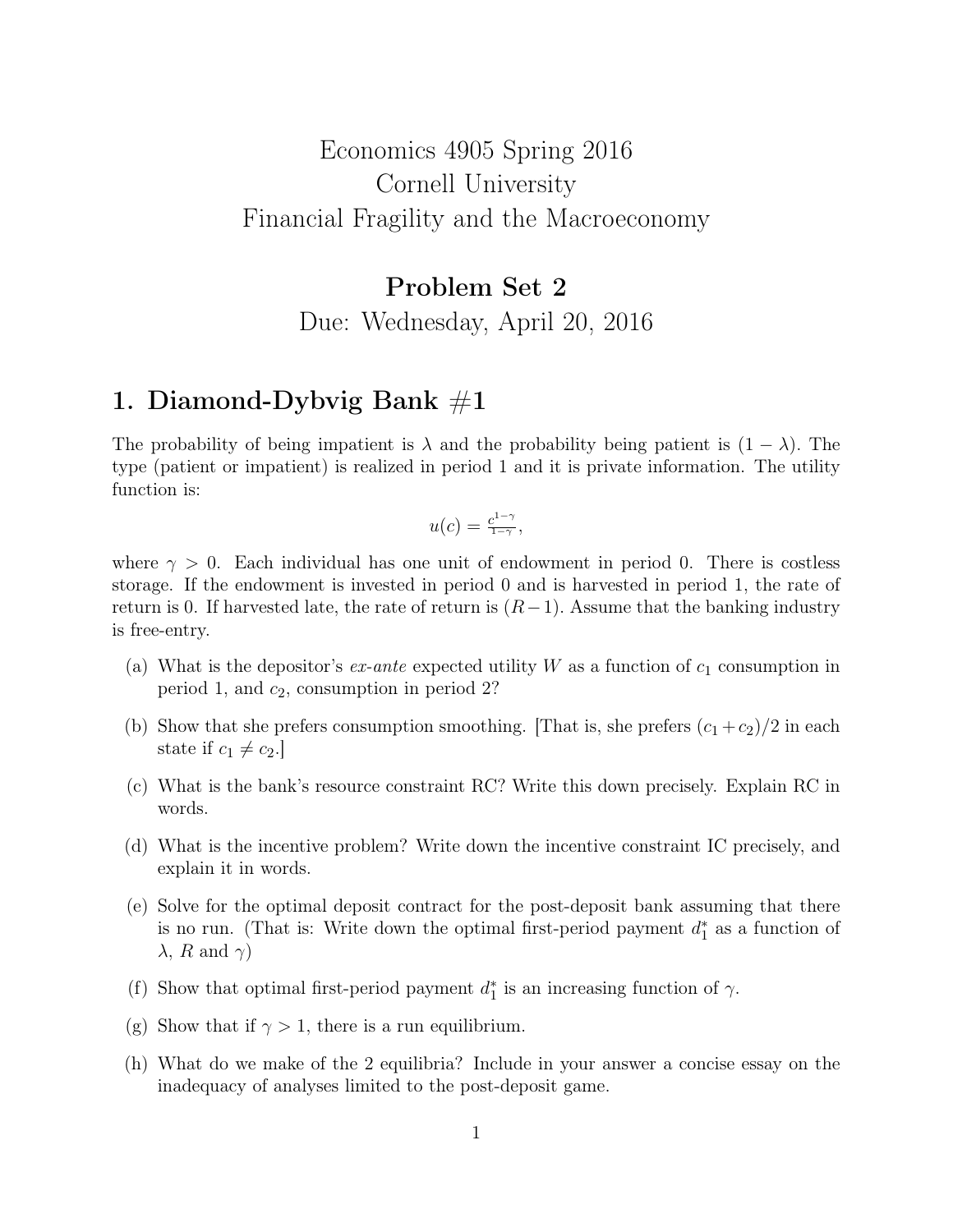### 2. Diamond-Dybvig Bank  $#2$

The probability  $\lambda$  of being impatient is 50%. The utility function is:

$$
u(c) = 10 - \frac{1}{(0.5)\sqrt{c}}.
$$

The rate of return to the asset harvested late is 400%, i.e.,

$$
R=5.
$$

- (a) What is the depositor's ex-ante expected utility W as a function of  $c_1$ , consumption in period 1, and  $c_2$ , consumption in period 2?
- (b) Show that she prefers consumption smoothing.
- (c) Why can't she insure on the market or self-insure against liquidity shocks?

Assume that her endowment is 100 and that she deposits her entire endowment in the bank.

- (d) What is her utility W in autarky?
- (e) What is her utility W under perfect smoothing, i.e. when  $c_1 = c_2$ ?
- (f) What is the bank's resource constraint RC? Write this down precisely. Explain this in words.
- (g) What is the incentive problem? Write this down precisely and explain in words the incentive constraint IC.
- (h) Find the optimal deposit contract for this bank. What is W if there is no run?
- (i) Why is there a run equilibrium for this bank?
- (j) Calculate the following numerical values of ex-ante utility W and and rank them in numerical ascending order:  $W_{autarky}$ ,  $W_{perfect~smoothing}$ ,  $W_{no~run}$ ,  $W_{run}$ .
- (k) Assume that the run probability s is 0.1%. Will individuals deposit in this bank? That is, will they accept this banking contract? Explain.